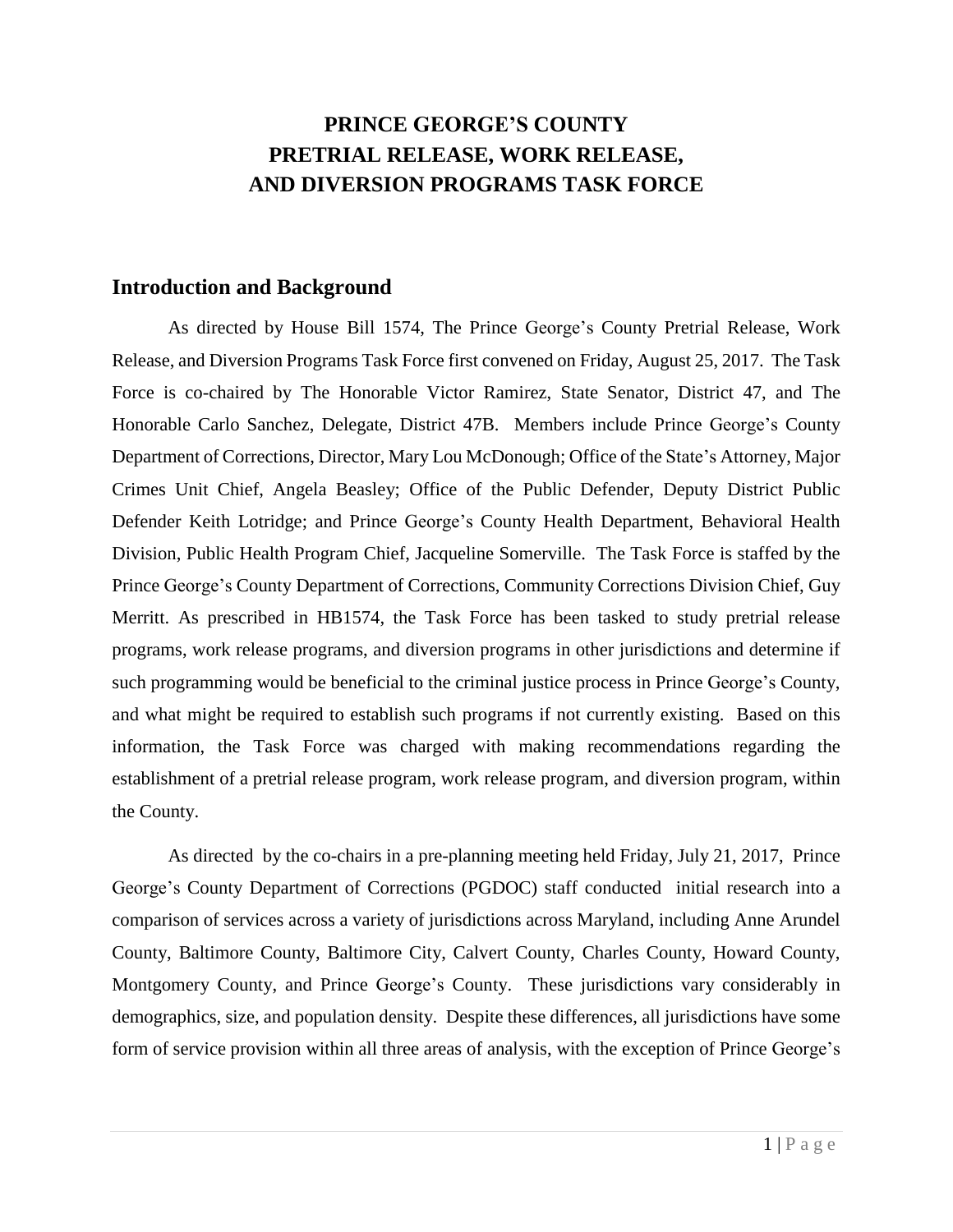County. While Prince George's County does not currently have a work release option, it is in the final planning stages for a Community Release Center, which is scheduled to open in early 2018.

The Task Force considered all information but focused on jurisdictions with similar characteristics such as size and density variations. The research showed more commonality with Prince George's County than with jurisdictions adjacent to denser metropolitan areas, such as Montgomery County and Baltimore County. Additionally, these counties are more similar to Prince George's County in terms of jail populations as outlined in the Maryland Department of Public Safety and Correctional Services Chart shown below.

|                 |         |            | Population     |                          |                         | Awaiting  |                   |                       |                |                |                 | Sentence       |                   |                |                |                | Work                    |                             | Home           |                           |                |                | Monthly   |          |                |
|-----------------|---------|------------|----------------|--------------------------|-------------------------|-----------|-------------------|-----------------------|----------------|----------------|-----------------|----------------|-------------------|----------------|----------------|----------------|-------------------------|-----------------------------|----------------|---------------------------|----------------|----------------|-----------|----------|----------------|
|                 |         |            | Data           |                          |                         | Trial     |                   |                       |                |                |                 | Status         |                   |                |                |                | Release                 |                             | Detention      |                           |                |                | Activity  |          |                |
|                 | Intakes | Departures | Day Count<br>ä | Daily Population<br>ang. | finement<br>ā<br>Ξ<br>š | Days<br>ę | Days<br>8<br>Över | ≧<br>8<br>ã<br>š<br>È | Days<br>ğ      | 91-180 Days    | Days<br>181-364 | Days<br>365    | Days-18 Mos<br>\$ | š<br>呉<br>ð    | ğ              | <b>Sther</b>   | Count<br>ă<br>ä         | Dailly Numbe<br><b>Bray</b> | DayCount<br>ä  | Daily Numbe<br><b>RNR</b> | Avg Weekenders | Mental Commits | Su icides | Walkoffs | Escapes        |
| Allegany        | 142     | 164        | 149            | 160                      |                         | 59        | 20                | $\overline{2}$        | 26             | 17             | $\overline{7}$  | 5              |                   | $\circ$        | 2              | 7              | $\circ$                 | 0                           | $\overline{z}$ | $\overline{2}$            | $\overline{z}$ | o              | 0         | o        | $\circ$        |
| Anne Arundel    | 547     | 500        | 811            | 771                      | 24                      | 294       | 220               |                       | 76             | 11             | 33              | 47             | 105               | 11             | $\overline{z}$ | $\epsilon$     | 10                      | 10                          | 71             | 69                        | 46             |                |           | o        | $\circ$        |
| Baltimore City  | 1036    | 1058       | 2067           | 2094                     | o                       | 1128      | 939               | o                     | $\circ$        | $\circ$        | $\circ$         | $\circ$        | $\circ$           | $\circ$        | o              | $\circ$        | $\circ$                 | $\circ$                     | $\overline{z}$ | $\overline{2}$            | 20             | 12             | $\circ$   | o        | 0              |
| Baltimore       | 912     | 823        | 1314           | 1247                     |                         | 573       | 203               | 37                    | 94             | 58             | 24              | 80             | 225               | $\circ$        | 13             | $\overline{7}$ | 16                      | 17                          | 62             | 63                        | 29             |                | O.        |          | $\circ$        |
| Calvert         | 300     | 299        | 186            | 175                      | 6                       | 61        | 21                | o                     | 26             | 13             | 4               | 10             | 42                | 2              | 3              | 4              | 21                      | 16                          | 10             | 7                         | 14             |                | o         | o        | O              |
| Caroline        | 93      | 83         | 83             | 70                       | $\circ$                 | 16        | 4                 | $\circ$               | $\overline{3}$ | 3              | 16              | 11             | 14                | 11             | $\circ$        | $\circ$        | $\circ$                 | $\circ$                     | $\mathbf{1}$   | $\mathbf{1}$              | 10             | $\circ$        | $\circ$   | $\circ$  | $\circ$        |
| Carroll         | 138     | 131        | 248            | 244                      | 53                      | 75        | 38                | O                     | 28             | 18             | 5               | 22             | 57                | $\circ$        | 51             | $\circ$        | 13                      | 16                          | 9              | $\overline{7}$            |                | $\circ$        | $\circ$   | o        | 0              |
| Cecil           | 309     | 237        | 292            | 283                      |                         | 118       | 50                | $\circ$               | 35             | 20             | 15              | 19             | 34                | $\circ$        |                | $\circ$        | 51                      | 41                          | з              | $\overline{3}$            | 11             | $\circ$        | O.        | o        | 0              |
| Charles         | 240     | 220        | 352            | 342                      | 32                      | 90        | 75                | $\Omega$              | 46             | 22             | 6               | 16             | 75                | 13             | 9              | $\circ$        | 37                      | 37                          | $\circ$        | $\circ$                   | 14             | 18             | $\circ$   | o        | 0              |
| Dorchester      | 87      | 75         | 131            | 125                      |                         | 57        | 28                | O                     | 6              |                | $\overline{3}$  | 12             | 14                | $\circ$        | o              | $\overline{2}$ | $\overline{\mathbf{3}}$ |                             | $\circ$        | $\circ$                   | 6              |                | $\circ$   | $\circ$  | $\circ$        |
| Frederick       | 238     | 239        | 354            | 349                      | 21                      | 176       | 54                | O                     | 21             | 15             | 30              | $\mathbf{1}$   | 48                | 6              | з              | 0              | 50                      | 49                          | 5              | 5                         |                | $\overline{z}$ | $\circ$   | o        | o              |
| Garrett         | 52      | 58         | 53             | 57                       |                         | 16        | 4                 |                       | 4              | 11             | з               | 3              |                   |                | o              | $\circ$        | $\circ$                 |                             | $\circ$        | $\circ$                   | $\overline{z}$ | $\circ$        | $\circ$   | o        | $\circ$        |
| Harford         | 501     | 463        | 438            | 401                      | 10                      | 121       | 39                | $\Omega$              | 103            | 45             | 36              | 30             | 56                |                | 7              | $\circ$        | 22                      | 23                          | $\circ$        | $\circ$                   | 48             | o              | $\circ$   |          | 0              |
| Howard          | 322     | 292        | 336            | 325                      | $\circ$                 | 65        | 58                | $\circ$               | 15             | 22             | 6               | 19             | 29                |                | z              | 119            | 37                      | 37                          | $\circ$        | $\circ$                   | 10             | $\overline{z}$ |           | o        | $\circ$        |
| Kent            | 29      | 39         | 57             | 51                       | $\circ$                 | 11        | 9                 | o                     | $\overline{z}$ |                | 2               | 3              |                   | $\circ$        |                | 19             | 3                       | 5                           | $\circ$        | $\circ$                   | 2              | $\circ$        | $\circ$   | o        | $\circ$        |
| Montgomery      | 476     | 457        | 796            | 751                      | $\circ$                 | 321       | 192               | $\circ$               | 21             | $\overline{7}$ | 66              | 42             | 128               | $\circ$        | 5              | 14             | 95                      | 93                          | 4              | 4                         | $\mathbf{z}$   | 31             | O.        | o        | $\circ$        |
| Prince George's | 837     | 835        | 930            | 937                      | 243                     | 440       | 417               | 31                    | $12$           | 15             | 12              | 35             | 44                |                | 30             | $\circ$        | $\circ$                 | 0                           | 68             | 70                        | $\circ$        |                |           | $\circ$  | 0              |
| Queen Anne's    | 113     | 93         | 123            | 112                      | 16                      | 43        | 10                | $\circ$               | 24             | 7              | 5               | $\overline{7}$ | 18                |                | o              | 5              | в                       | з                           | $\circ$        | $\circ$                   | 8              | $\circ$        | o         | o        | $\circ$        |
| saint Mary's    | 121     | 110        | 230            | 230                      | 8                       | 67        | 35                | 3                     | 20             | 21             | 7               | 12             | 49                | 15             | 1              | $\circ$        | 14                      | 13                          | 12             | 9                         | 13             |                | $\circ$   | з        | 0              |
| Somerset        | 44      | 44         | 67             | 60                       | 10                      | 22        | 12                | $\theta$              | 4              | $\circ$        | $\overline{2}$  | $\overline{7}$ | $\mathbf{z}$      | 10             | $\overline{z}$ | $\circ$        | $\circ$                 | $\circ$                     | $\circ$        | $\circ$                   | $\circ$        | $\overline{2}$ | $\circ$   | o        | o              |
| Talbot          | 69      | 68         | 76             | 75                       | $\circ$                 | 24        | $\overline{z}$    | 0                     | $10$           |                | 9               | $\bar{z}$      | 15                | $\overline{2}$ | o              | 0              | $\overline{z}$          | $\mathbf{z}$                | $\mathbf{1}$   | $\overline{1}$            | В              | $\circ$        | $\circ$   | o        | O              |
| Washington      | 164     | 148        | 318            | 315                      | 15                      | 169       | 60                |                       | s.             |                | 12              | 14             | 42                | 5              | $\circ$        | $\circ$        |                         | з                           | 22             | 22                        | $\circ$        | 13             | $\circ$   | o        | $\circ$        |
| Wicomico        | 607     | 559        | 438            | 411                      | $^{\circ}$              | 64        | 83                |                       | 28             | 47             | 49              | 51             | 91                |                | 5              | 18             | 14                      | $\circ$                     | 7              | $\circ$                   | $\circ$        | 21             | O.        | o        | 0              |
| Worcester       | 235     | 217        | 208            | 197                      |                         | 72        | 27                |                       | 17             | 16             | 17              | 21             | 25                |                | 7              | $\circ$        | 24                      | 24                          | $\circ$        | $\circ$                   | o              | $\overline{z}$ | $\circ$   | o        | $\overline{0}$ |
| Total           | 7612    | 7212       | 10057          | 9781                     | 460                     | 4082      | 2605              | 90                    | 634            | 387            | 369             | 475            | 1131              | 88             | 98             | 201            | 418                     | 393                         | 279            | 265                       | 246            | 121            | 3         | 5        | $\circ$        |

#### MARYLAND JAIL STATISTICS SUMMARY SEPTEMBER 2017 TOTAL

Note: All data are provided by the respective local jurisdictions. Work release may include CARC, LIWO, and DWI for some jurisdictions.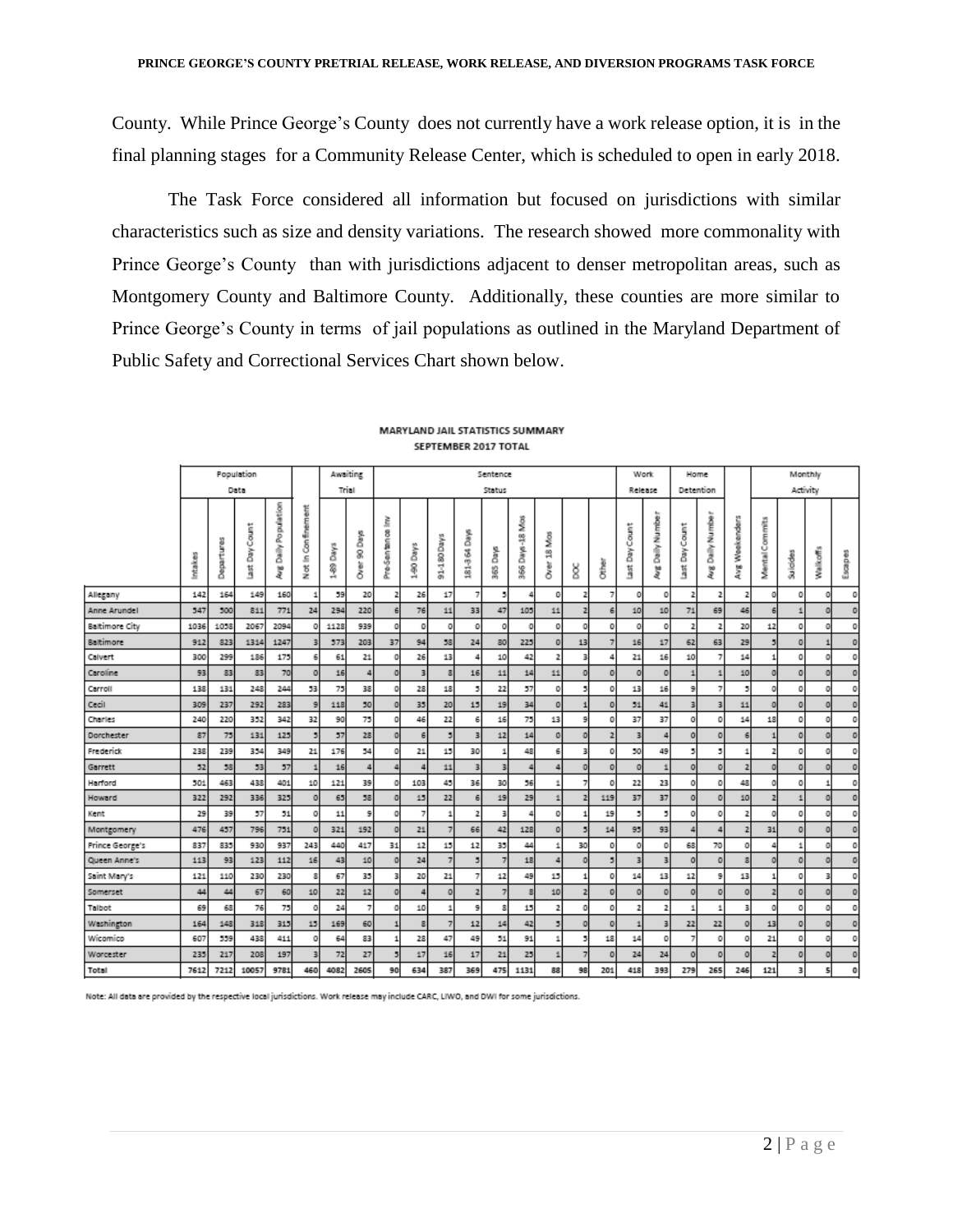### **Recommendations:**

#### **1. Development of a 24-hour Walk-In Receiving Center/Stabilization Center.**

Provide police and other first responders with an option other than over-utilizing the jail or hospitals at their intercept point.

### **2. Enhance and widen the use of treatment and community service alternatives to incarceration.**

Provide greater communication about court diversion options centering on mental health and/or substance abuse treatment in conjunction with community services for a broader range of charges. Use the Montgomery County Maryland Intervention Program for Substance Abusers (IPSA) as a reference for model development.

### **3. Educate the judiciary on available pretrial options.**

Create a schedule for ongoing communication and education to be shared by Courts, Corrections, Health Department, Office of the State's Attorney, Office of the Public Defender and other stake holders.

#### **4. Expansion of Mental Health Court to include Circuit Court cases.**

Allow greater access to court-supervised case management within the community.

### **5. Increase training and collaboration between first responders and community stake holders on available and/or possible diversion options.**

Use the Crisis Intervention Team model at the initial intercept point.

### **6. Increase the number of Assertive Community Treatment (ACT) and/or Forensic Assertive Community Treatment (FACT) teams.**

Expand services proven to reduce recidivism or justice involvement among individuals coping with serious and persistent mental illness, which is often the root of their crimes.

### **7. Expand the use of Veterans Court to include District Court.**

Increase the identification of justice-involved veterans through the Veteran's Administration VRSS identification program.

#### **8. Open the Community Release Center to both pretrial and sentenced individuals.**

Widen the ability for detainees to move into community corrections options offering greater access to community resources.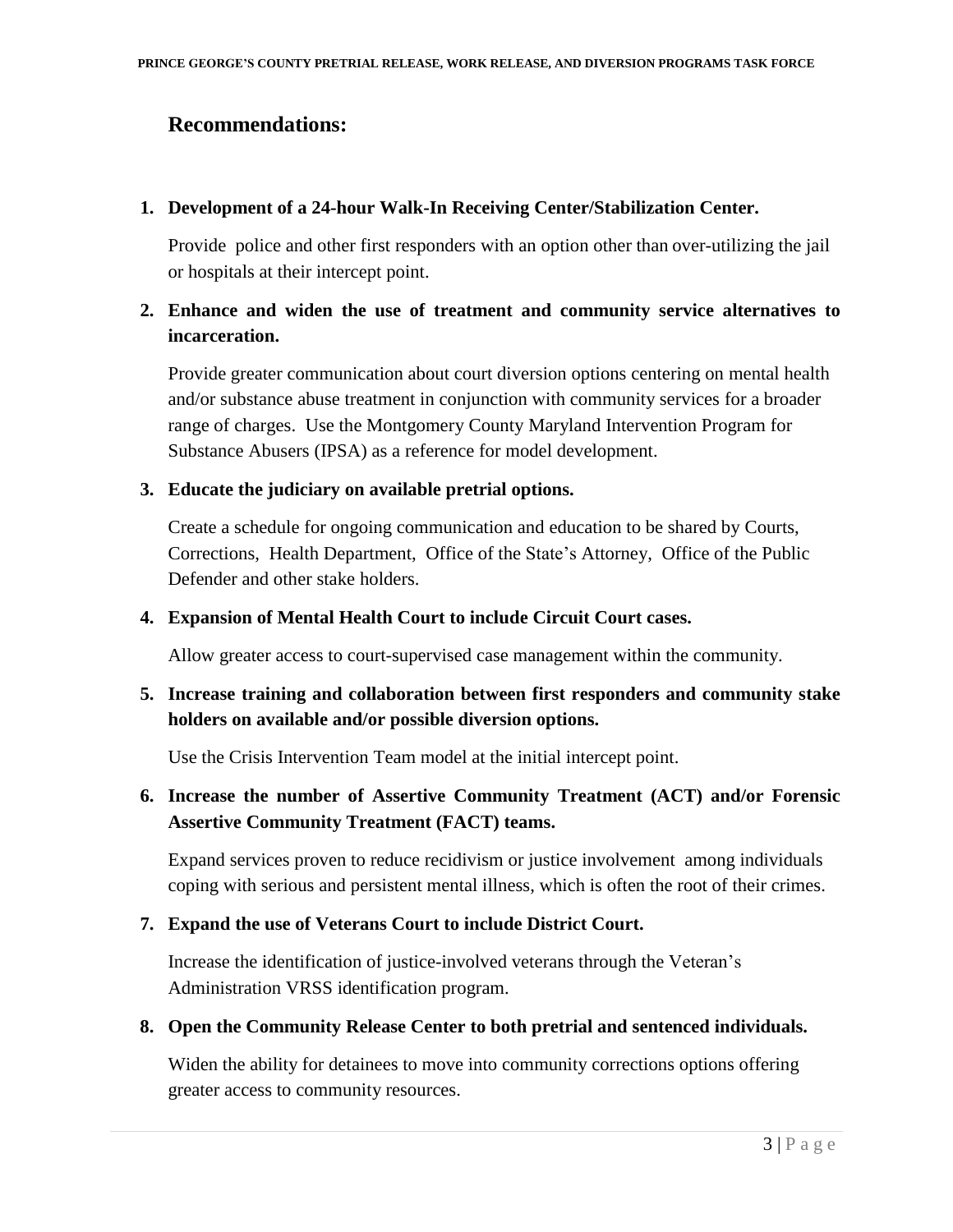### **9. Examine and update, if needed, risk assessment tools used in the determination of pretrial release and supervision options.**

Increase utilization of intake intercept point to reduce daily population at the jail and release those who may be supervised in the community.

### **10. Develop a strategic plan for greater linguistic and cultural competency within Prince George's County.**

Include financial and other incentives to individuals and organizations offering multilingual services.

### **Pretrial release**

In the 2014 Commission to Reform Maryland's Pretrial System Final Report, it was noted that the pretrial jail population in FY2014 accounted for 65.8% of the overall total jail population. The report also showed that the average length of stay awaiting trial, statewide, was 39 days. What needs to be noted in this figure is that this average number includes detainees who are released after just hours or a few days, as well as individuals who may spend many months or even years in pretrial status. In addition, it has been shown that incarcerated individuals experiencing mental illness remain in jail much longer than the general population. Several factors account for this including a lack of stable housing, financial resources, and support systems, which would all make pretrial release an available option.

|                                       | <b>Pretrial Release</b>                | <b>Work Release</b>                    | Diversion and Other<br><b>Alternative Programs</b>                                                                                      |
|---------------------------------------|----------------------------------------|----------------------------------------|-----------------------------------------------------------------------------------------------------------------------------------------|
| <b>Anne Arundel County</b>            | Pretrial assessment and<br>supervision | Weekender Program<br>Work Release Unit | House Arrest<br><b>Alternative Sentencing Program</b><br>(Community Service)<br>Problem Solving Courts                                  |
|                                       |                                        |                                        |                                                                                                                                         |
| <b>Baltimore County</b>               | Pretrial assessment and<br>supervision | Weekender Program<br>Work Release Unit | <b>Community Service</b><br><b>TASC</b>                                                                                                 |
|                                       |                                        |                                        |                                                                                                                                         |
| <b>Baltimore City</b><br><b>DPSCS</b> | Pretrial assessment and<br>supervision | Work Release Unit                      | Drug Court<br>Mental Health Court<br><b>Veterans Treatment Court</b><br><b>Community Service Program</b><br><b>Court Administration</b> |
|                                       |                                        |                                        |                                                                                                                                         |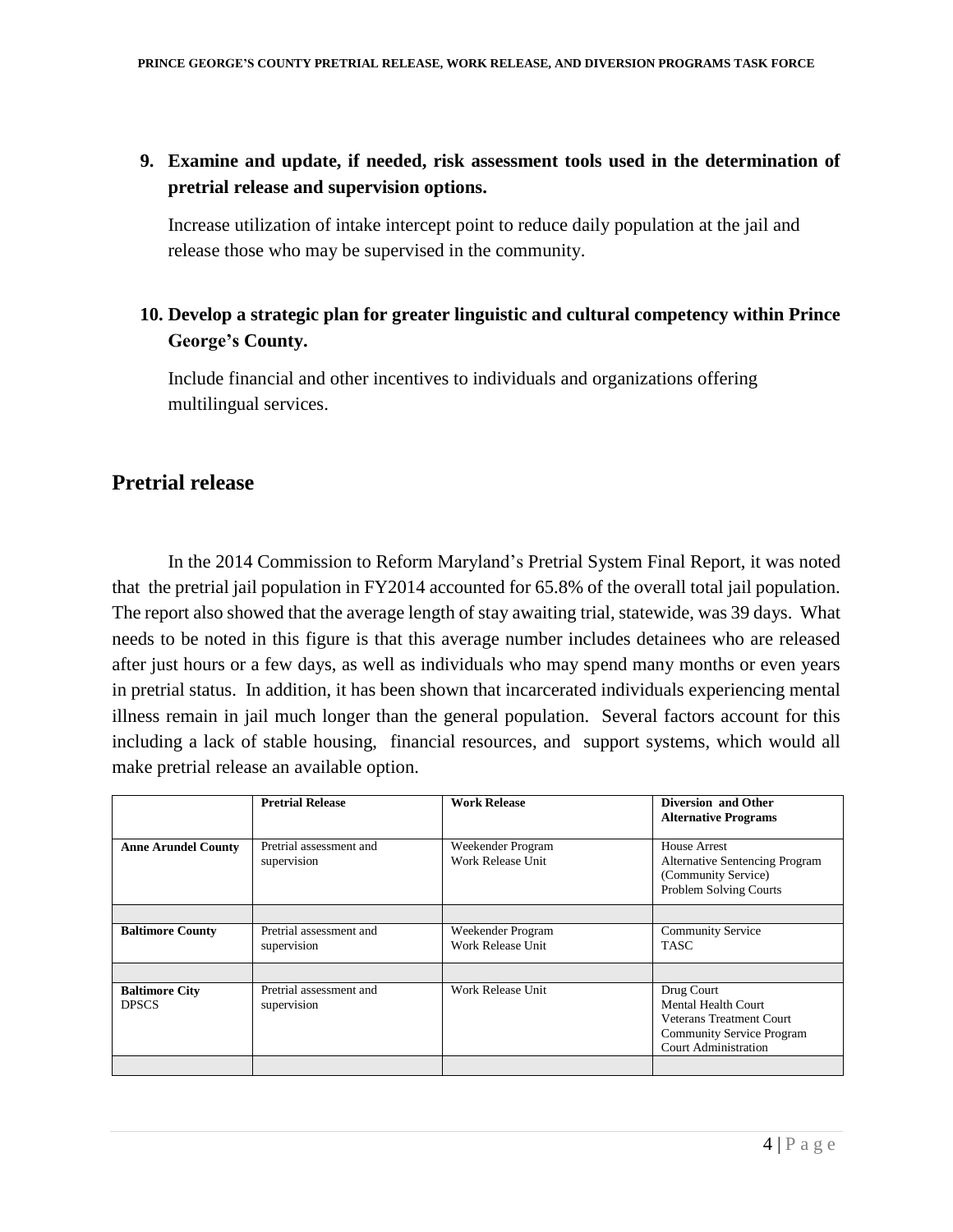| <b>Calvert County</b>                     | Pretrial assessment and<br>supervision | Work Release Unit                                                        | <b>Community Service</b><br>State's Attorney's Office<br>Drug Court                                                           |  |  |  |
|-------------------------------------------|----------------------------------------|--------------------------------------------------------------------------|-------------------------------------------------------------------------------------------------------------------------------|--|--|--|
|                                           |                                        |                                                                          |                                                                                                                               |  |  |  |
| <b>Charles County</b><br>Sheriff's Office | Pretrial assessment and<br>supervision | Work Release Unit                                                        | Alternative Sentencing Unit<br>Family Recovery Court                                                                          |  |  |  |
|                                           |                                        |                                                                          |                                                                                                                               |  |  |  |
| <b>Howard County</b>                      | Pretrial assessment and<br>supervision | Weekender Program<br><b>Work Release</b>                                 | <b>Community Service Program</b><br>Drug Court                                                                                |  |  |  |
|                                           |                                        |                                                                          |                                                                                                                               |  |  |  |
| <b>Montgomery County</b>                  | Pretrial assessment and<br>supervision | Pre-Release Center                                                       | Intervention Program for<br><b>Substance Abusers</b><br>Drug Court<br><b>Mental Health Court</b>                              |  |  |  |
|                                           |                                        |                                                                          |                                                                                                                               |  |  |  |
| <b>Prince George's</b><br>County          | Pretrial Assessment and<br>Supervision | Weekender Program<br><b>Work Release Center</b><br>(opening winter 2018) | Drug Court<br><b>Mental Health Court</b><br><b>Veterans Court</b><br><b>Reentry Court</b><br><b>Community Service Program</b> |  |  |  |

In comparison, Prince George's County has experienced a much higher percentage of pretrial defendants. As of October 31, 2017, PGDOC records showed a pretrial and pre-sentence population of just over 90%. The amount of individuals on pretrial release totaled 155. The availability of pretrial release is also subject, in part, to the severity of the charges. On October 31, 2017, 59.29% of inmates incarcerated in Prince George's County were being held on felony charges, and approximately 10% were being held on murder charges. If comparing this data to the 2014 report, this number might be reduced through a reassessment of pretrial assessment tools used by PGDOC. As noted in the report, in Maryland an average of 65.8% of local incarcerated individuals are in a pre-trial status as compared to Kentucky which through the use of updated assessment tools has a pretrial jail population of 43%. The cost of housing an individual at PGDOC is approximately \$135.00 per day. Therefore, even a reduction to the state average of about 65% for Prince George's County would represent an enormous daily savings to the County and the Department of Corrections.

### **Work Release**

 One of the greater concerns of the Task Force is the operation of a work release facility as an alternative to jail within Prince George's County. Surrounding counties, and those counties with greater population densities in the community and in the jails, have work release programs. Montgomery County maintained the largest work release population with their Pre-Release Center, which had a daily average of 93 participants in September 2017. Smaller counties such as Cecil and Frederick have fairly robust work release programs based on their overall jail population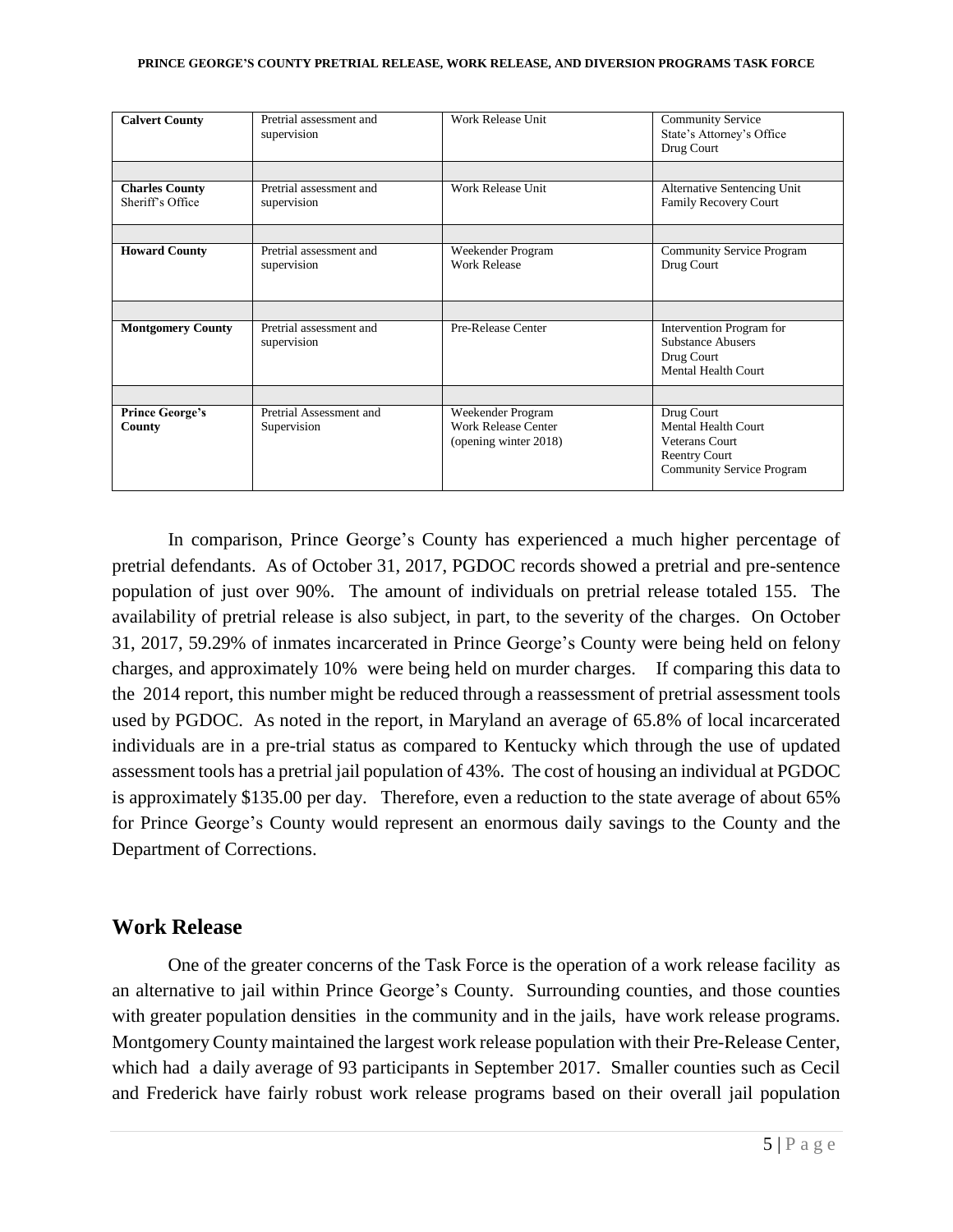numbers. On the other hand, Anne Arundel and Baltimore counties, although more similar in size, have much smaller programs. While Prince George's County does not currently have a work release option, it is in the final planning stages for a Community Release Center, which is scheduled to open in early 2018. . The program's viability is a concern, given the high percentage of pretrial detainees. To address this issue, the Department will work with the Courts to house both sentenced offenders and pretrial individuals who might have otherwise been eligible for pretrial release if not for factors such as a stable county residence and other support within the county. By moving to this method of utilization, PGDOC hopes to maintain higher census counts within the 74-bed facility while allowing participants greater access to employment opportunities and connections to benefits and other community-based services.. This would also allow pretrial individuals to address needs such as mental health, addictions treatment, housing, medical treatment and workforce development opportunities, which are not easily accessed from within the jail.

 When the Prince George's County Community Release Center opens in winter 2018, it will house up to 74 individuals: 60 men and 14 women. It will work directly with the Bridge Center at Suitland, a Health and Human Services collaboration scheduled to open in December 2017. This inter-agency collaboration will bring reentry services from a variety of service agencies under one roof. Research has shown that making these services easier to access results in greater and longer involvement for participants post-release, which in turn lowers recidivism rates and future dollars spent on incarceration. In addition, the Community Release Center, in collaboration with the Bridge Center, will track recidivism of individuals referred into both programs. The collaboration will also maintain a shared web-based database (hosted and administered by PGDOC) to track recidivism, along with records of service coordination and utilization.

## **Diversion**

The area which shows the greatest room for enhancement in Prince George's County is in the development and use of diversion options for police, sheriffs and other first responders aside from incarceration or hospitalization. The use of diversion prior to incarceration has become a national trend, and the use of Crisis Intervention Team (CIT) programming in combination with crisis centers allows first responders other options. This type of programming has been documented to save jurisdictions considerable amounts of money, while also providing better treatment. For instance, Bexar County, Texas reported in a National Association of Counties article "Mental Health and Criminal Justice Case Study: Bexar County, Texas" that investing in such programming reduced the cost of divertible interactions from \$2295.00 for jail intake to \$350.00 for diversion service provision through their crisis center.

The success of CIT programming has also been documented in Maryland. For example, Montgomery County has operated a Crisis Center for many years with success. Montgomery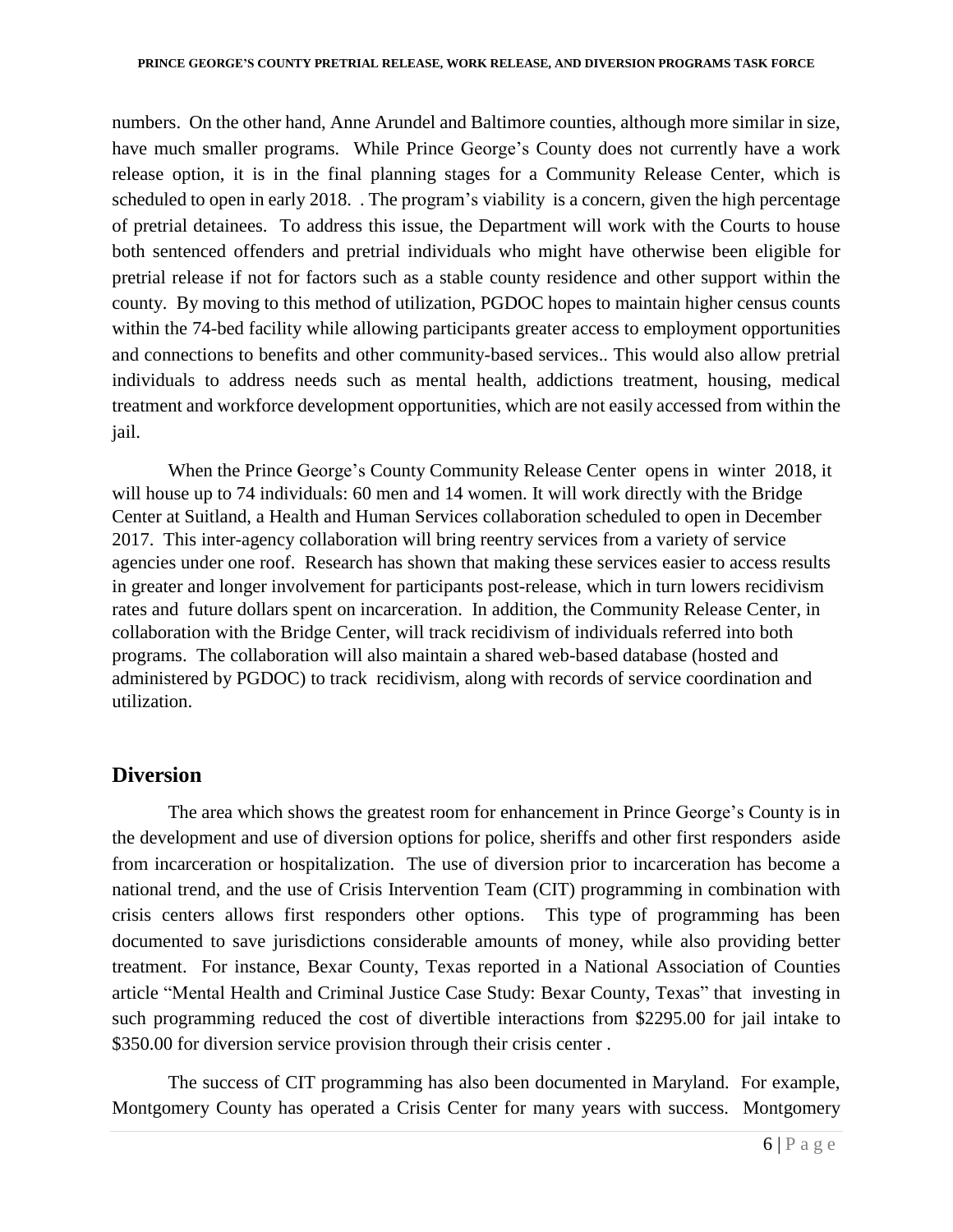County's CIT program is operated within the police force and has been a viable option to incarceration or hospitalization. With the success of CIT programming, the State has expressed an increased interest in the greater development of such centers, as well as sobering/stabilization centers. In fact, the Governor's Office of Crime Control & Prevention (GOCCP) has earmarked more than \$22 million for sobering centers to be distributed among the state's 24 jurisdictions. While these funds are primarily targeting the opioid epidemic Maryland is experiencing, they represent a sincere effort towards diversion. Given the high co-occurrence of substance abuse and mental health issues, it seems logical that development of any form of diversion center within the County should be equipped to handle all forms of crisis issues.

Prince George's County has begun implementation of a CIT program within police and first responder agencies. The County's Crisis Response System operated by the Affiliated Santé Group has been actively involved in providing a 40-hour training for frontline staff in all County agencies. This first step towards providing police and others with techniques to de-escalate and triage crisis situations has been met with overwhelmingly positive feedback from staff on the street to PGDOC staff utilizing the training within the jail. The impact of such training and networking is, however, limited without development of a viable diversion options such as a walk-in center. In September 2017, the Affiliated Santé Group submitted a proposal to the Maryland Behavioral Health Administration for a 24 hour walk-in Receiving Center with Urgent Care Services. This proposed center anticipates a reduction of time that first responders are out of service when taking individuals directly to the hospital or jail. While the reduction in costs associated with handling each incident creates an immediate savings for the County, it also allows a much quicker response in attending to client needs, and a more coordinated response in management of crisis services among high utilizers..

The expansion of diversion options for the courts is another area where an opportunity exists for improvement through a more collaborative approach towards programming. Currently, PGDOC offers the courts diversion through the Community Service Program. In addition, the Prince George's County Health Department offers a drug diversion program that allows first time offenders to complete a substance abuse education program. After successful completion of the program, participants may expunge charges from their criminal record. Aside from these programs, Prince George's County could implement new options by utilizing a model similar to Montgomery County. For instance, the Intervention Program for Substance Abusers (IPSA) in Montgomery County provides for a greater continuum of options that combine substance abuse education or treatment, drug testing, and community service hours to provide a robust array of options. IPSA eligibility includes individuals on minor drug charges and related acts. For first time offenders and participants in IPSA, participants may expunge the criminal charges. Individuals coming through the program a second time are not afforded that option. Participants cannot have any felony convictions or incarcerations over 30 days within the past ten years.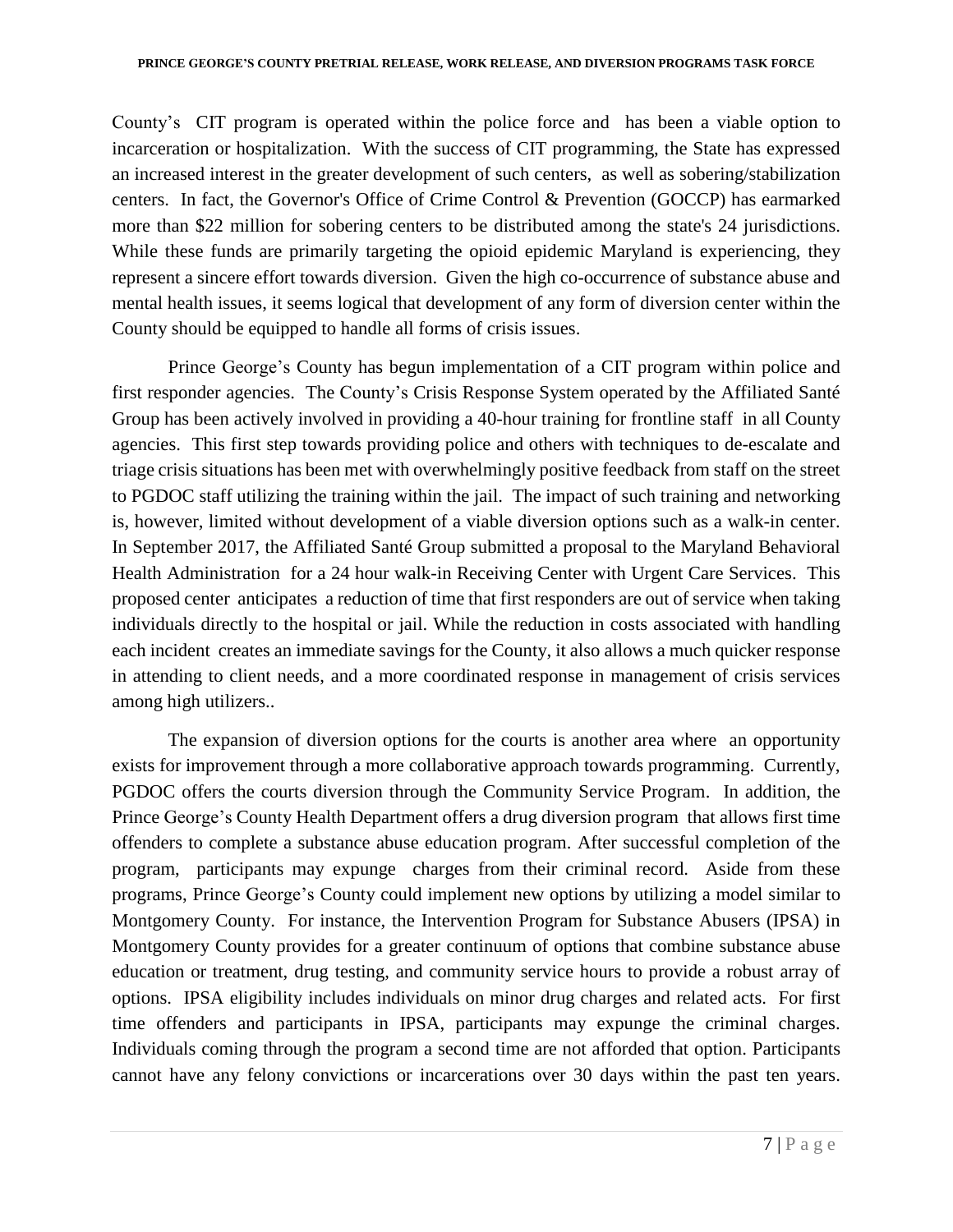Additionally, the program accepts individuals currently on probation who have no prior convictions for violent offenses.

### **Conclusion**

 Prince George's County has significant resources both in place and planned for the immediate future to address diversion and reentry. The recommendations listed towards the top of this report include many items the County could institute with little or no cost, instead relying on increased partnership and communication amongst county stakeholders. The development of a stabilization center and the increase of community services designed to divert individuals away from justice involvement would represent a significant investment by the County, but may prove to be a better option when weighing the cost of such services against money spent on moving the same population through the criminal justice system.